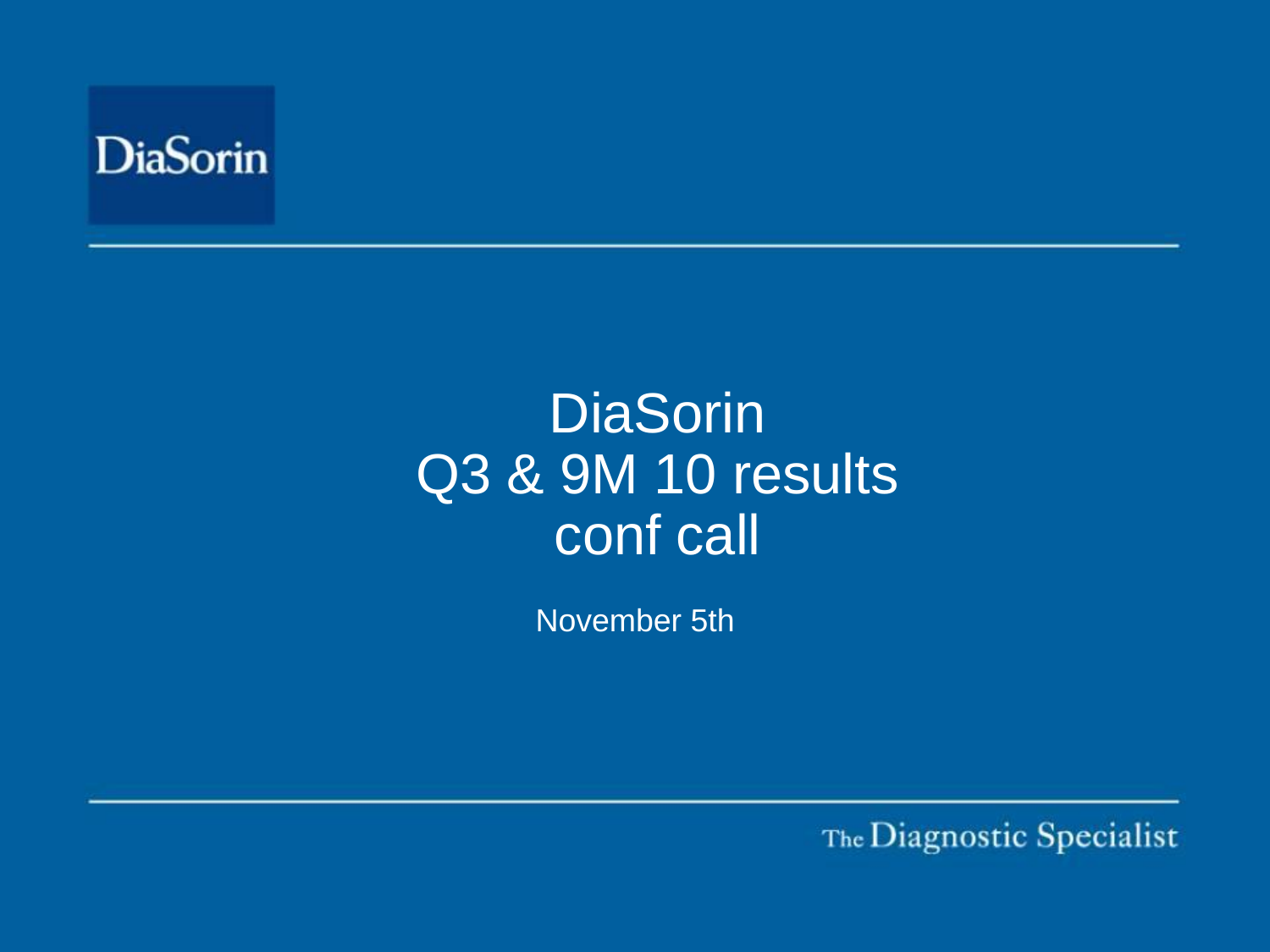# **Q3 and 9M 10 results highlights**

**Strong revenues growth as reported as well as at constant exchange rates, thanks to DiaSorin business as well as Murex business:**

**+45.7% Q3 10 vs Q3 09 (+38.5% at constant exchange rates)** *+28.7% Q3 10 vs Q3 09 excl. Murex (+21.5% at constant exchange rates)* **+31.2% 9M 10 vs 9M 09 (+27.7% at constant exchange rates)** *+25.1%* **9M 10 vs 9M 09** *excl. Murex (+21.6% at constant exchange rates)*

- **Steady enlargement of Liaison installed base, +157 placements in the quarter, +472 placements in the first nine months ( 3,447 at 30/09/10)**
- **Consistent improvement of operating margins:**

| $\triangleright$ Ebitda | +47.9% Q3 10 vs Q3 09, | +33.2% 9M 10 vs 9M 09 |
|-------------------------|------------------------|-----------------------|
| $\triangleright$ Ebit   | +50.0% Q3 10 vs Q3 09, | +34.9% 9M 10 vs 9M 09 |

**Significant net earnings growth although a comparison affected by one-off fiscal and accounting benefits in 2009 :** 

| $\triangleright$ +43.9% Q3 10 vs Q3 09 | +61.4% Q3 10 vs Q3 09 excl. one off effects |
|----------------------------------------|---------------------------------------------|
| $\triangleright$ +24.6% 9M 10 vs 9M 09 | +39.2% 9M 10 vs 9M 09 excl. one off effects |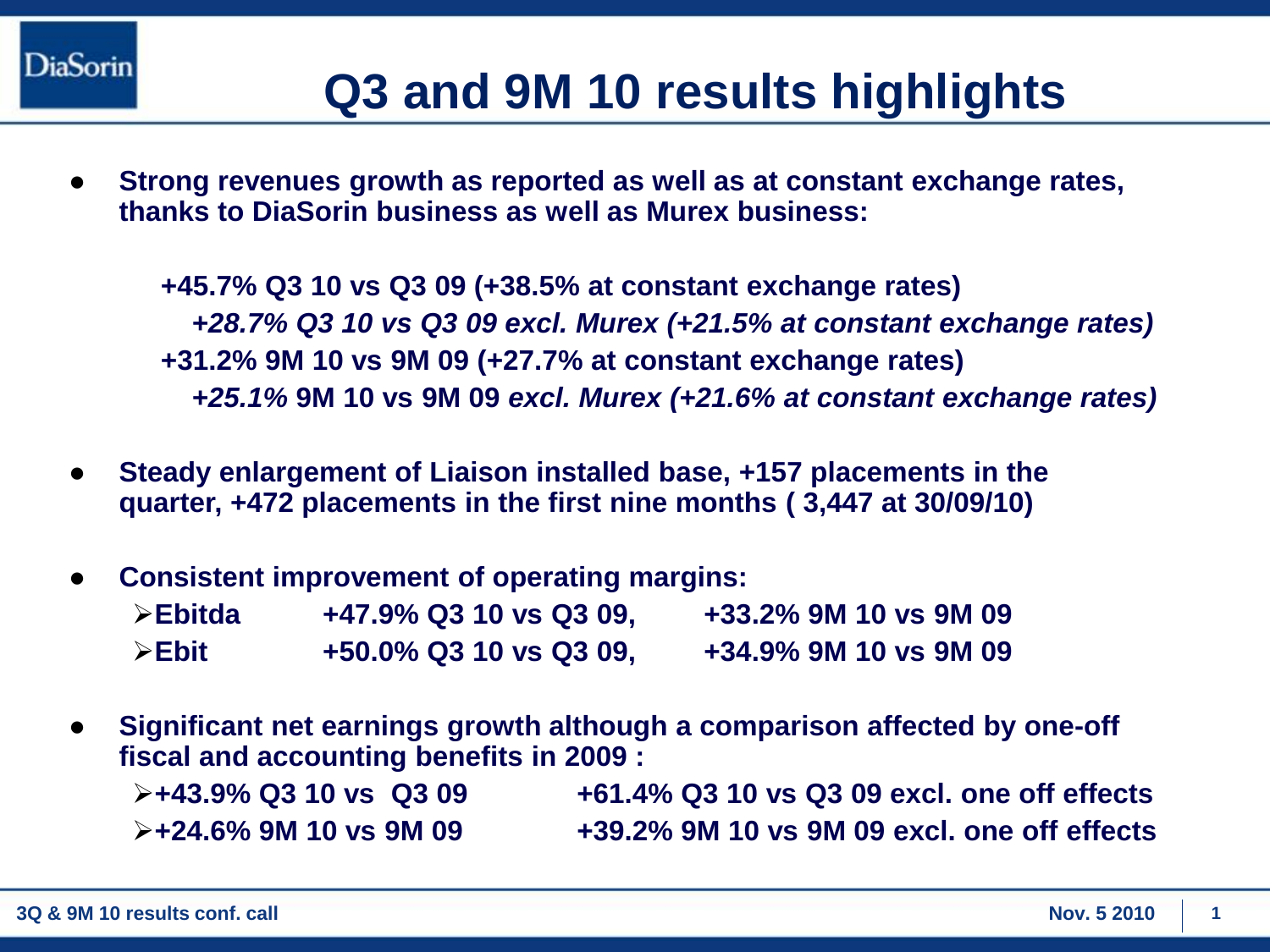# **Q3 10 Results: Income Statement**

| millions $\epsilon$                    | Q3 2010 | Q3 2009 | $\Delta$ |
|----------------------------------------|---------|---------|----------|
| <b>Net Revenues</b>                    | 108.0   | 74.2    | $+45.7%$ |
| <b>Gross profit</b>                    | 74.1    | 51.6    | $+43.7%$ |
| <b>Margin</b>                          | 68.6%   | 69.5%   |          |
| G&A                                    | (11.5)  | (7.4)   |          |
| R&D                                    | (5.0)   | (3.7)   |          |
| S&M                                    | (17.4)  | (13.1)  |          |
| <b>Total Operating Expenses</b>        | (33.9)  | (24.2)  |          |
| % on sales                             | (31.4%) | (32.6%) |          |
| Other operating Income/(Expenses)      | (2.1)   | (2.0)   |          |
| <b>Ebit</b>                            | 38.1    | 25.4    | $+50.0%$ |
| Margin                                 | 35.2%   | 34.2%   |          |
| <b>Net Financial Income/(Expenses)</b> | 1.1     | (0.1)   |          |
| Tax                                    | (14.9)  | (8.4)   |          |
| <b>Net Result</b>                      | 24.3    | 16.9    | $+43.9%$ |
| Net Result w/o 2009 one off effects    | 24.3    | 15.0    | $+61.4%$ |
| <b>Ebitda</b>                          | 44.0    | 29.8    | $+47.9%$ |
| <b>Margin</b>                          | 40.8%   | 40.2%   |          |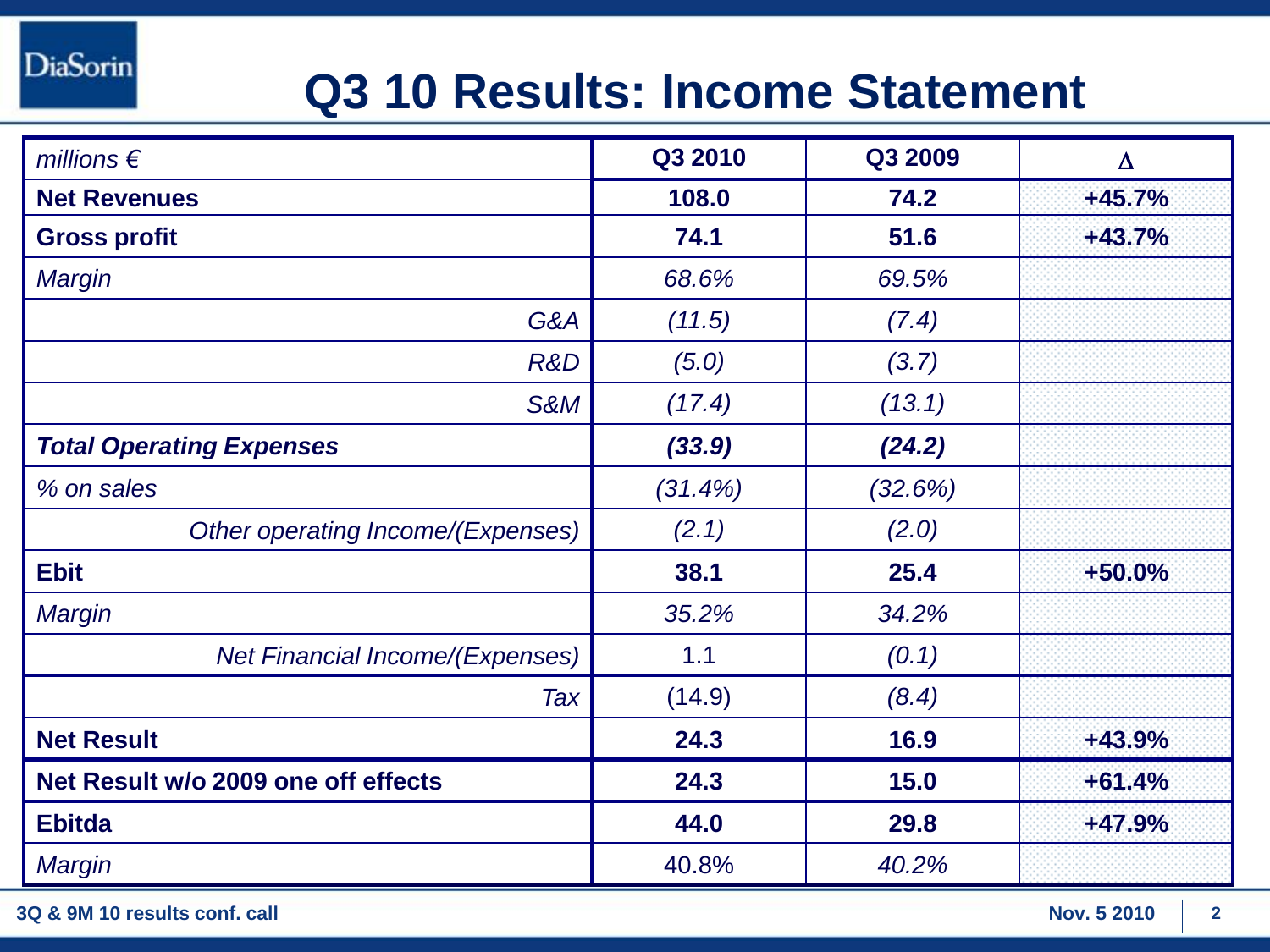# **Q3 10 Results: Income Statement**

| millions $\epsilon$                    | Q3 2010 | Q3 2009 | $\Delta$ |
|----------------------------------------|---------|---------|----------|
| <b>Net Revenues</b>                    | 108.0   | 74.2    | $+45.7%$ |
| <b>Gross pront</b>                     | 74.1    | 51.6    | +43.7%   |
| Margin                                 | 68.6%   | 69.5%   |          |
| G&A                                    | (11.5)  | (7.4)   |          |
| R&D                                    | (5.0)   | (3.7)   |          |
| S&M                                    | (17.4)  | (13.1)  |          |
| <b>Total Operating Expenses</b>        | (33.9)  | (24.2)  |          |
| % on sales                             | (31.4%) | (32.6%) |          |
| Other operating Income/(Expenses)      | (2.1)   | (2.0)   |          |
| <b>Ebit</b>                            | 38.1    | 25.4    | $+50.0%$ |
| Margin                                 | 35.2%   | 34.2%   |          |
| <b>Net Financial Income/(Expenses)</b> | 1.1     | (0.1)   |          |
| Tax                                    | (14.9)  | (8.4)   |          |
| <b>Net Result</b>                      | 24.3    | 16.9    | $+43.9%$ |
| Net Result w/o 2009 one off effects    | 24.3    | 15.0    | $+61.4%$ |
| <b>Ebitda</b>                          | 44.0    | 29.8    | $+47.9%$ |
| <b>Margin</b>                          | 40.8%   | 40.2%   |          |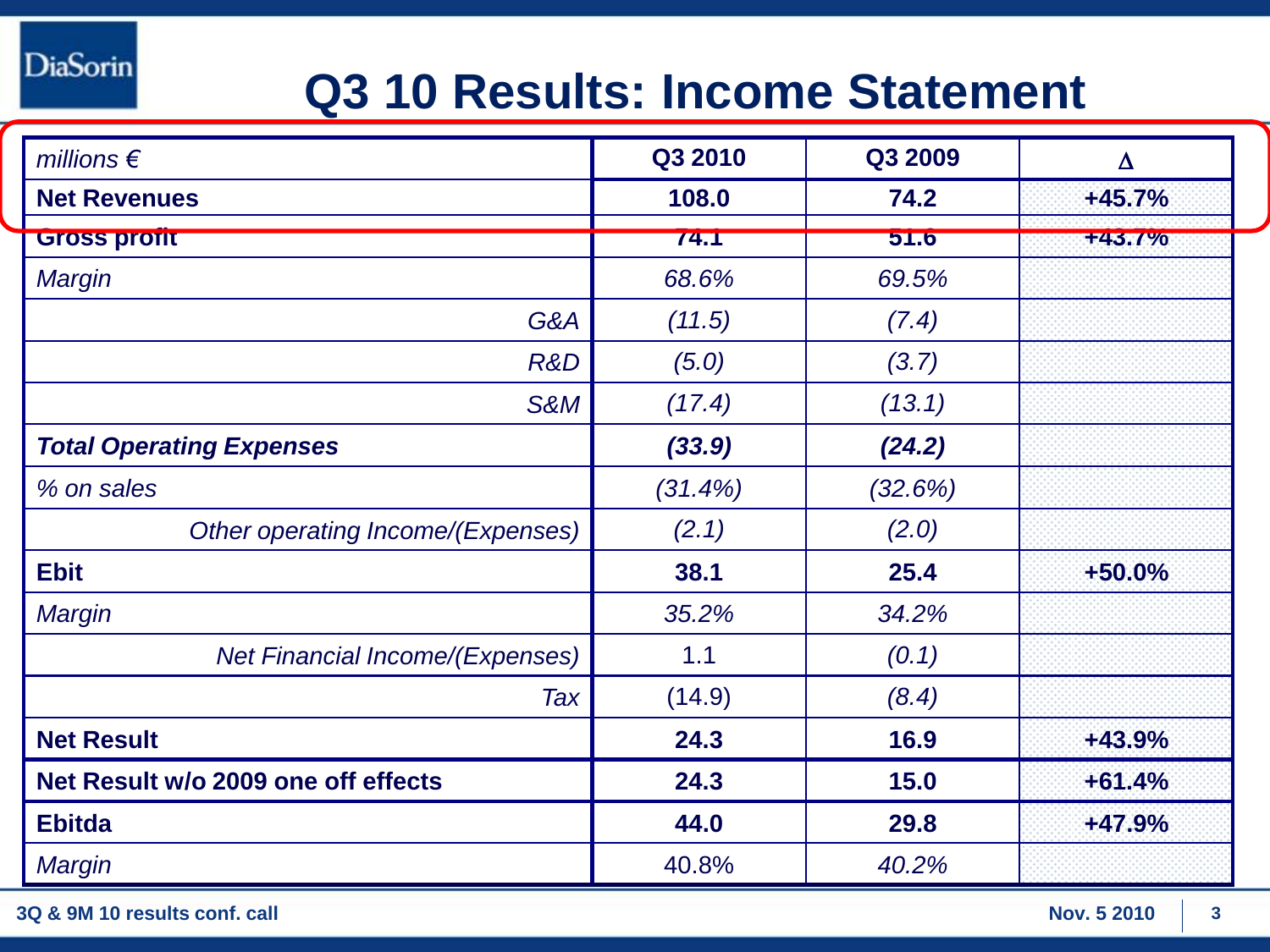# **Revenues break down : by technology**

CLIA sales still represent revenues growth driver

#### **+40.8% Q3 10 vs. Q3 09**

- Vit. D sales boost
- Increasing market share in European markets
- Installed base enlargement : +157 new instruments placed in Q3 10
- New Distribution agreements in Latin America

**Q3 Q3 10 09 Revenues mix by technology improved towards CLIA kits, from 64.7% in Q3 09 to 70.8% in Q3 10 of total sales (excl. Murex)** 

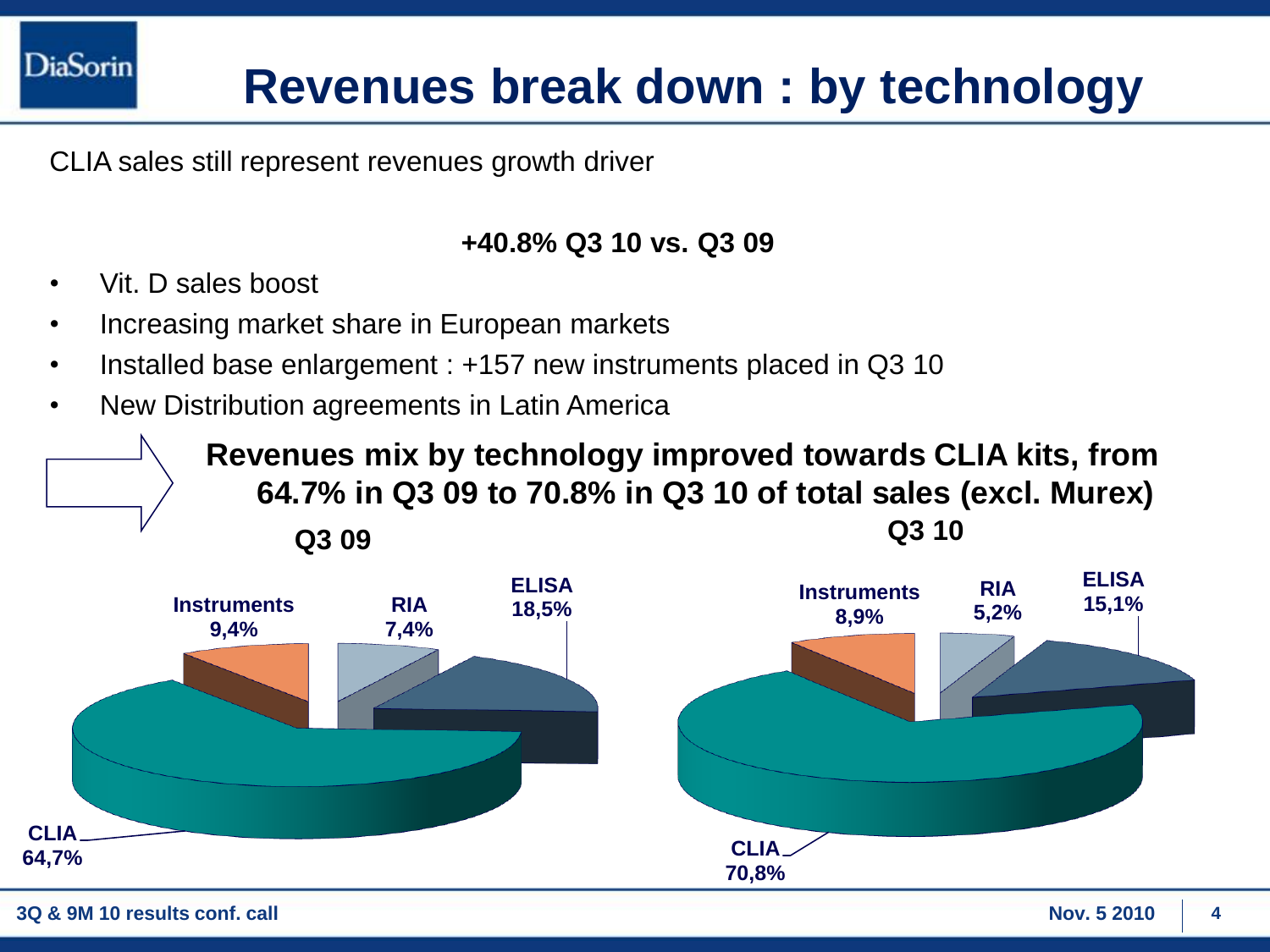### **Revenues break down: by geography**

|                                                                                             |       | Q3     |            |
|---------------------------------------------------------------------------------------------|-------|--------|------------|
| millions $\epsilon$                                                                         | 2010  | 2009   | $\Delta\%$ |
| Europe/ Africa                                                                              | 41.7  | 37.7   | 10.7%      |
| <b>Latin America</b>                                                                        | 6.0   | 4.8    | 25.2%      |
| Asia/Pacific                                                                                | 9.1   | 5.4    | 67.4%      |
| <b>North America</b>                                                                        | 38.7  | 26.3   | 47.2%      |
| <b>Murex</b>                                                                                | 12.6  | $\sim$ | ۰          |
| <b>Total</b>                                                                                | 108.0 | 74.2   | 45.7%      |
| In Europe/Africa, atrona performance in covaral merkate offect cinele digit arough in Italy |       |        |            |

In Europe/Africa, strong performance in several markets offset single digit growth in Italy: France +27.2% Q3 10 vs Q3 09

- In North America, strong revenues growth as reported as well as at comparable exchange rate: + 47.2% Q3 10 vs Q3 09 as reported **+ 32.5% Q3 10 vs Q3 09 at comparable FX**
- In Latin America, revenue growth sustained by new distribution network, by Mexico sales and currencies revaluation:

| <b>Mexico</b>       | +39.8%     | Q3 10 vs Q3 09 as reported (+21.9% at comparable FX) |
|---------------------|------------|------------------------------------------------------|
| <b>Distributors</b> | $+204.0\%$ | Q3 10 vs Q3 09 as reported                           |

In Asia Pacific, positive trends in China and from distributors network China + 104.0% Q3 10 vs Q3 09 as reported Distributors +10.4% Q3 10 vs Q3 09 as reported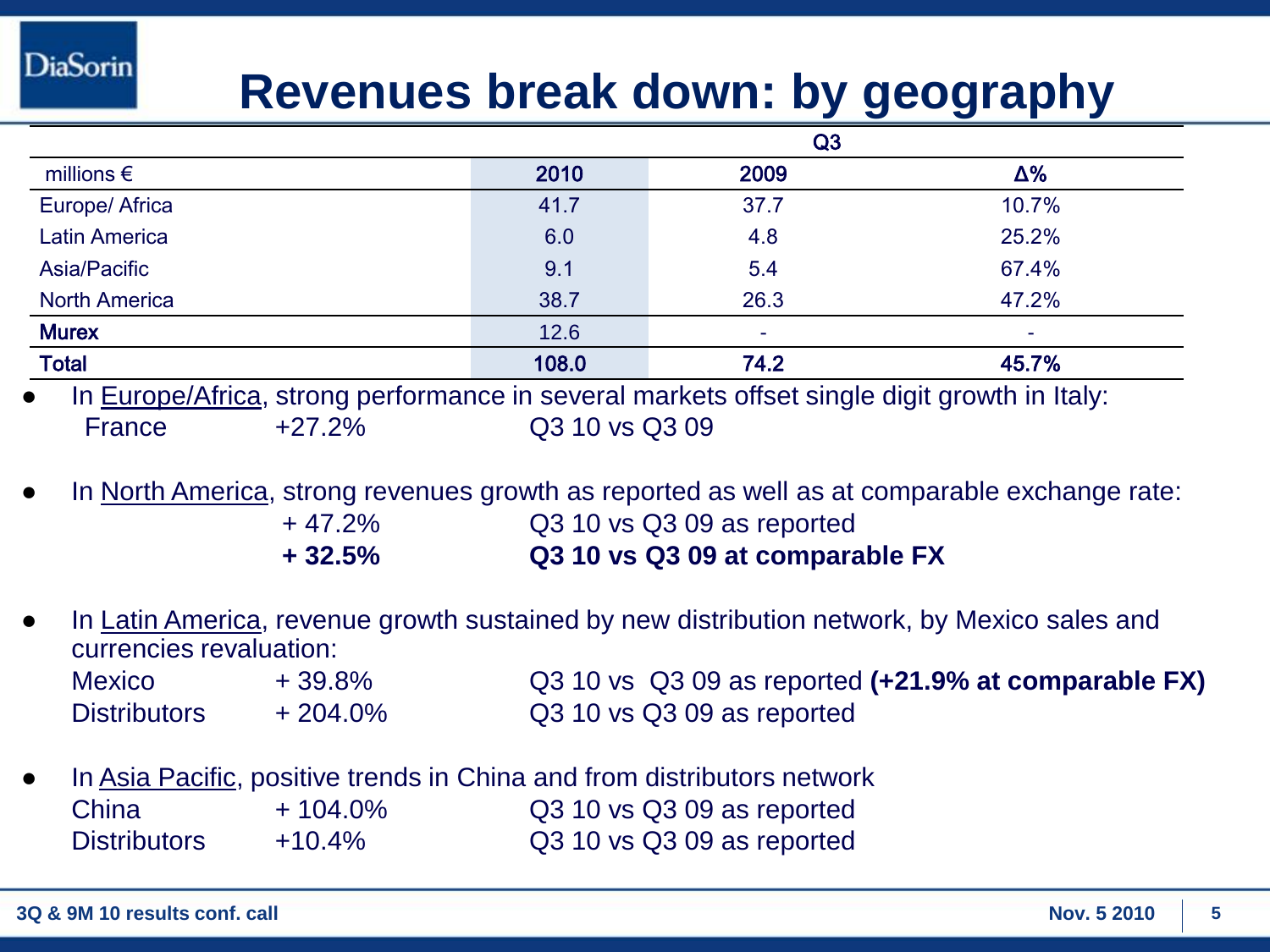# **Q3 10 Results: Income Statement**

| millions $\epsilon$                    | Q3 2010       | Q3 2009 | $\Delta$ |  |
|----------------------------------------|---------------|---------|----------|--|
| <b>Net Revenues</b>                    | <u> 108.0</u> | $742$   | $+457%$  |  |
| <b>Gross profit</b>                    | 74.1          | 51.6    | $+43.7%$ |  |
| Margin                                 | 68.6%         | 69.5%   |          |  |
| <b>G&amp;A</b>                         | (71.5)        | (7.4)   |          |  |
| R&D                                    | (5.0)         | (3.7)   |          |  |
| <b>S&amp;M</b>                         | (17.4)        | (13.1)  |          |  |
| <b>Total Operating Expenses</b>        | (33.9)        | (24.2)  |          |  |
| $%$ on sales                           | $(31, 4\%)$   | (32.6%) |          |  |
| Other operating Income/(Expenses)      | (2.1)         | (2.0)   |          |  |
| <b>Ebit</b>                            | 38.1          | 25.4    | $+50.0%$ |  |
| <b>Margin</b>                          | 35.2%         | 34.2%   |          |  |
| <b>Net Financial Income/(Expenses)</b> | 1.1           | (0.1)   |          |  |
| Tax                                    | (14.9)        | (8.4)   |          |  |
| <b>Net Result</b>                      | 24.3          | 16.9    | $+43.9%$ |  |
| Net Result w/o 2009 one off effects    | 24.3          | 15.0    | $+61.4%$ |  |
| <b>Ebitda</b>                          | 44.0          | 29.8    | $+47.9%$ |  |
| Margin                                 | 40.8%         | 40.2%   |          |  |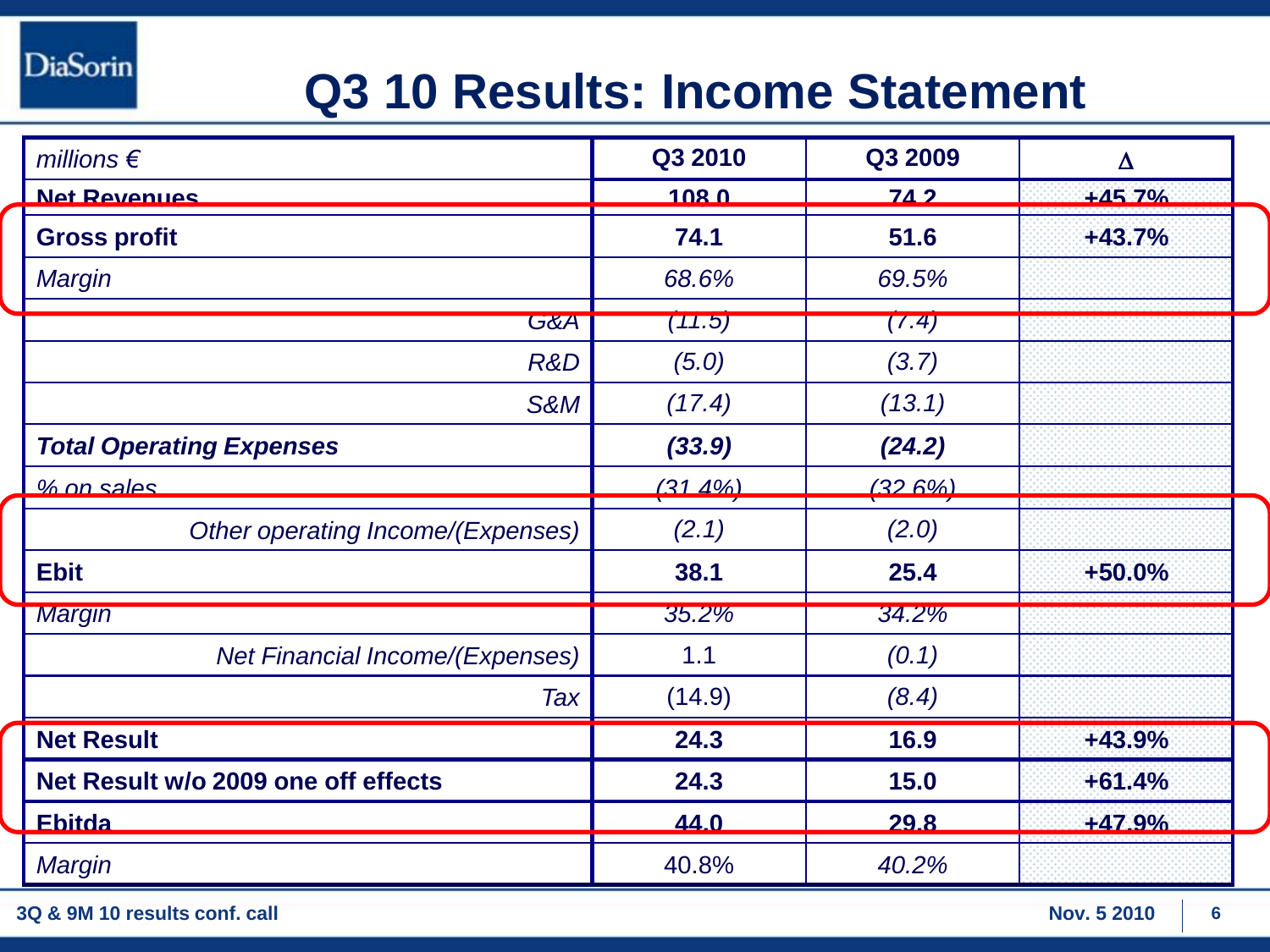# **Continuous improvement in profitability**

Steady profitability growth rate, despite Murex business dilutive impact:

| <b>Gross Margins</b> | +43.7% Q3 10 vs Q3 09 |
|----------------------|-----------------------|
|                      | excl. Murex           |
| <b>EBITDA</b>        | +47.9% Q3 10 vs Q3 09 |
|                      | excl. Murex           |
| <b>EBIT</b>          | +50.0% Q3 10 vs Q3 09 |
|                      | excl. Murex           |

**from 69.5% to 68.6% of tot sales** *excl. Murex from 69.5% to 73.4% of tot sales* **from 40.2% to 40.8% of tot sales** *excl. Murex from 40.2% to 43.6% of tot sales* **from 34.2% to 35.2% of tot sales** *excl. Murex from 34.2% to 38.1% of tot sales*

Thanks to:

- Improved technology mix: CLIA revenues represents **70.8%** in Q3 10 vs. 64.7% in Q3 09 (excl. Murex revenues)
- Vitamin D test continuous growth
- Lower incidence operating expenditures on total sales: from 32.6% in Q3 09 to **31.4%** in Q3 10

**Net Result +43.9%** Q3 10 vs Q3 09 **from 22.8% to 22.5%** of tot sales

Excluding tax benefits in 2009

**Net Result +61.4%** Q3 10 vs Q3 09 **from 20.3% to 22.5%** of tot sales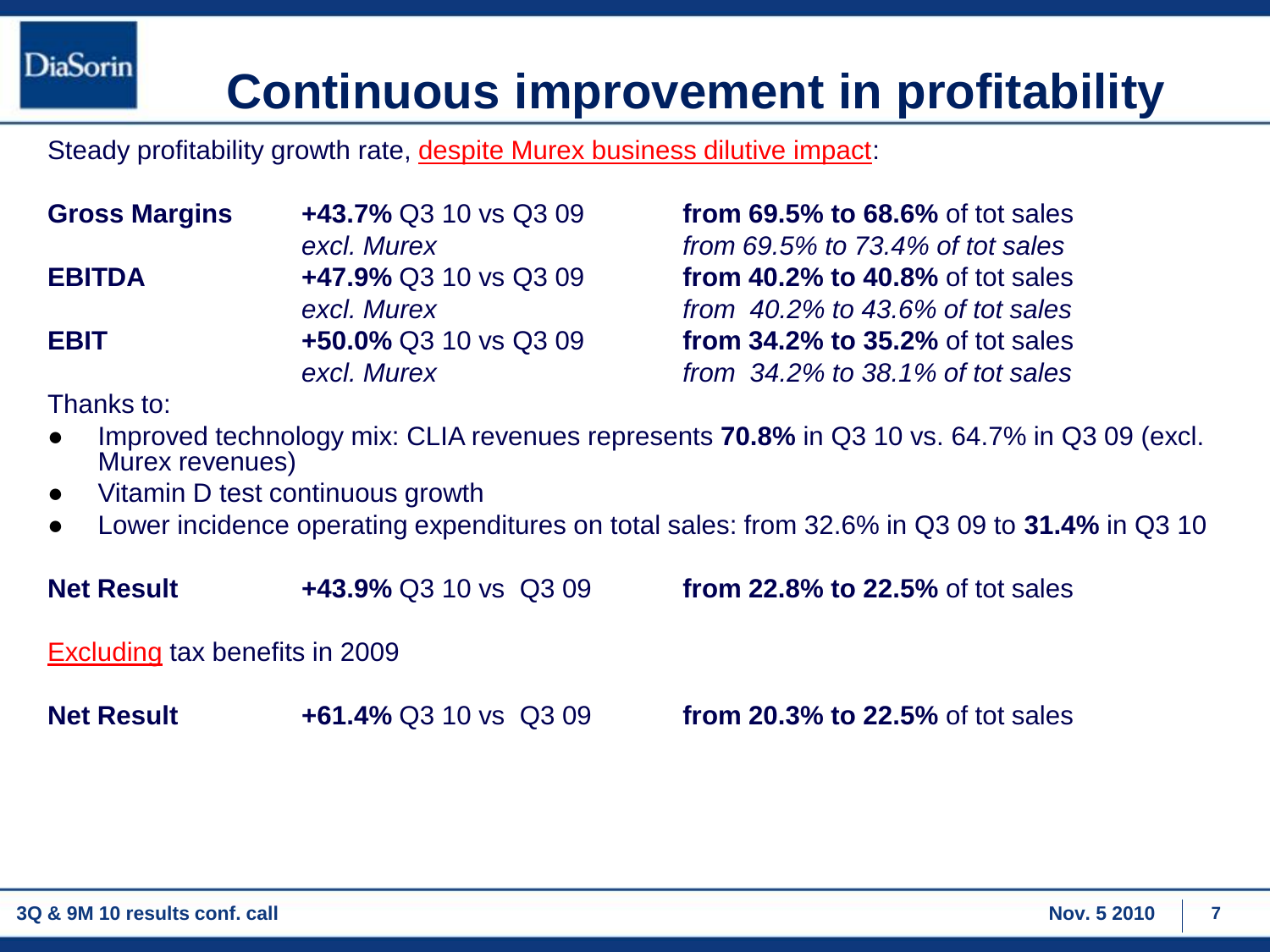# **9M 10 Results: Income Statement**

| millions $\epsilon$                    | <b>9M10</b> | <b>9M09</b> | $\Delta$ |
|----------------------------------------|-------------|-------------|----------|
| <b>Net Revenues</b>                    | 295.2       | 225.0       | $+31.2%$ |
| <b>Gross profit</b>                    | 208.8       | 157.7       | $+32.4%$ |
| <b>Margin</b>                          | 70.7%       | 70.1%       |          |
| G&A                                    | (29.7)      | (23.3)      |          |
| R&D                                    | (13.7)      | (11.4)      |          |
| <b>S&amp;M</b>                         | (50.4)      | (41.2)      |          |
| <b>Total Operating Expenses</b>        | (93.8)      | (75.9)      |          |
| % on sales                             | (31.8%)     | (33.7%)     |          |
| Other operating Income/(Expenses)      | (8.0)       | (2.5)       |          |
| <b>Ebit</b>                            | 107.0       | 79.3        | +34.9%   |
| Margin                                 | 36.2%       | 35.2%       |          |
| <b>Net Financial Income/(Expenses)</b> | 0.5         | (1.4)       |          |
| Tax                                    | (40.3)      | (23.9)      |          |
| <b>Net Result</b>                      | 67.3        | 54.0        | $+24.6%$ |
| Net Result w/o 2009 one off effects    | 67.3        | 48.3        | +39.2%   |
| <b>Ebitda</b>                          | 122.4       | 92.0        | $+33.2%$ |
| Margin                                 | 41.5%       | 40.9%       |          |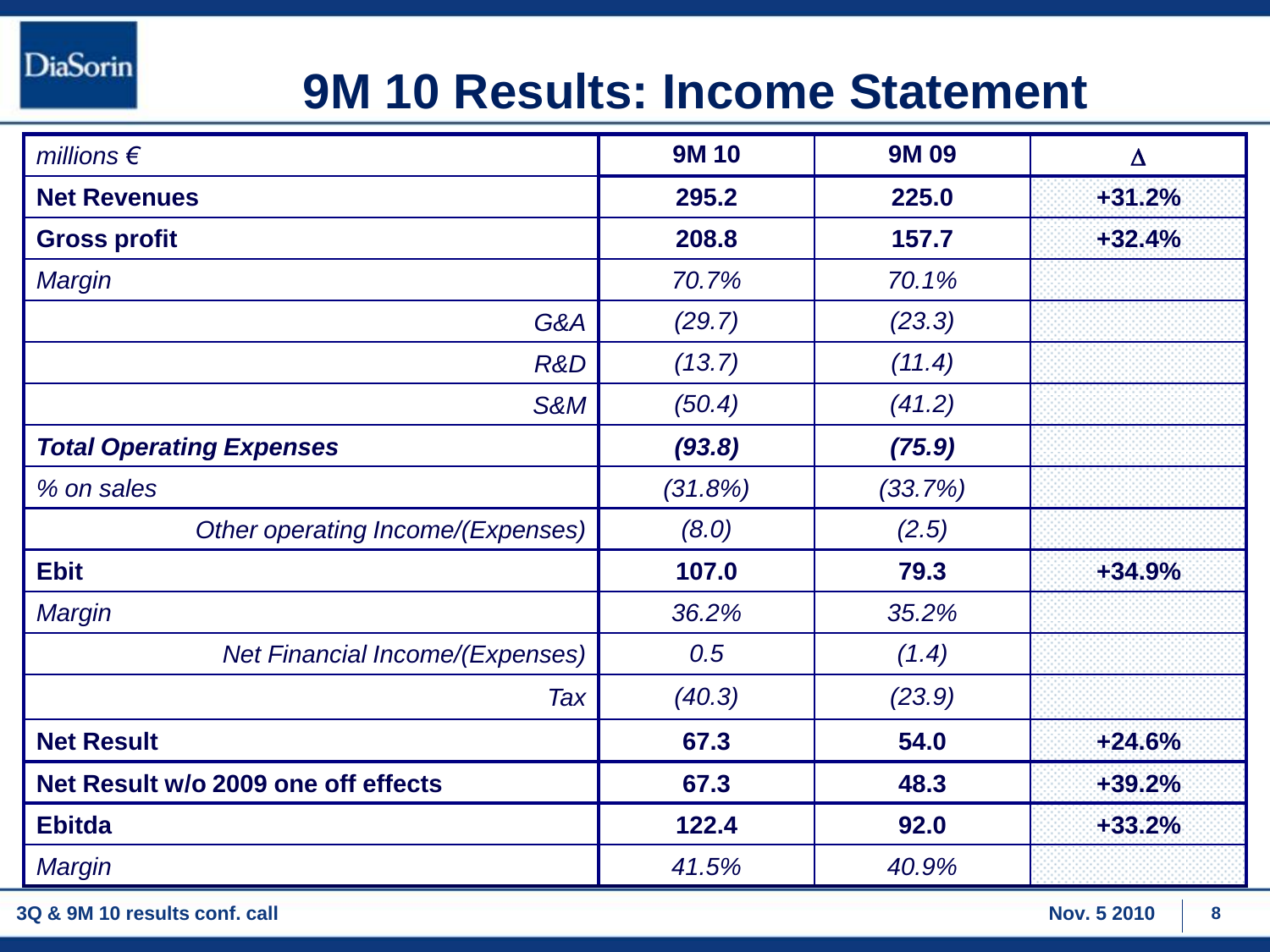#### **9M results: balance sheet & cash flow**

| millions $\epsilon$           | 30/09/10 | 31/12/2009 |
|-------------------------------|----------|------------|
| Total tangible asset          | 55.3     | 42.0       |
| Total intangible asset        | 127.4    | 96.1       |
| Other non-current asset       | 20.5     | 19.4       |
| <b>Net Working Capital</b>    | 96.5     | 74.5       |
| Other non-current liabilities | (28.3)   | (25.3)     |
| <b>Net Capital Employed</b>   | 271.4    | 206.7      |
| <b>Net Financial position</b> | 16.4     | 11.2       |
| Total shareholder's' equity   | 287.8    | 217.9      |

|                                               | <b>9M10</b> | <b>9M09</b> |
|-----------------------------------------------|-------------|-------------|
| Net change in cash and cash equivalents       | 1.1         | 23.8        |
| Cash and equivalents at the end of the period | 48.9        | 40.6        |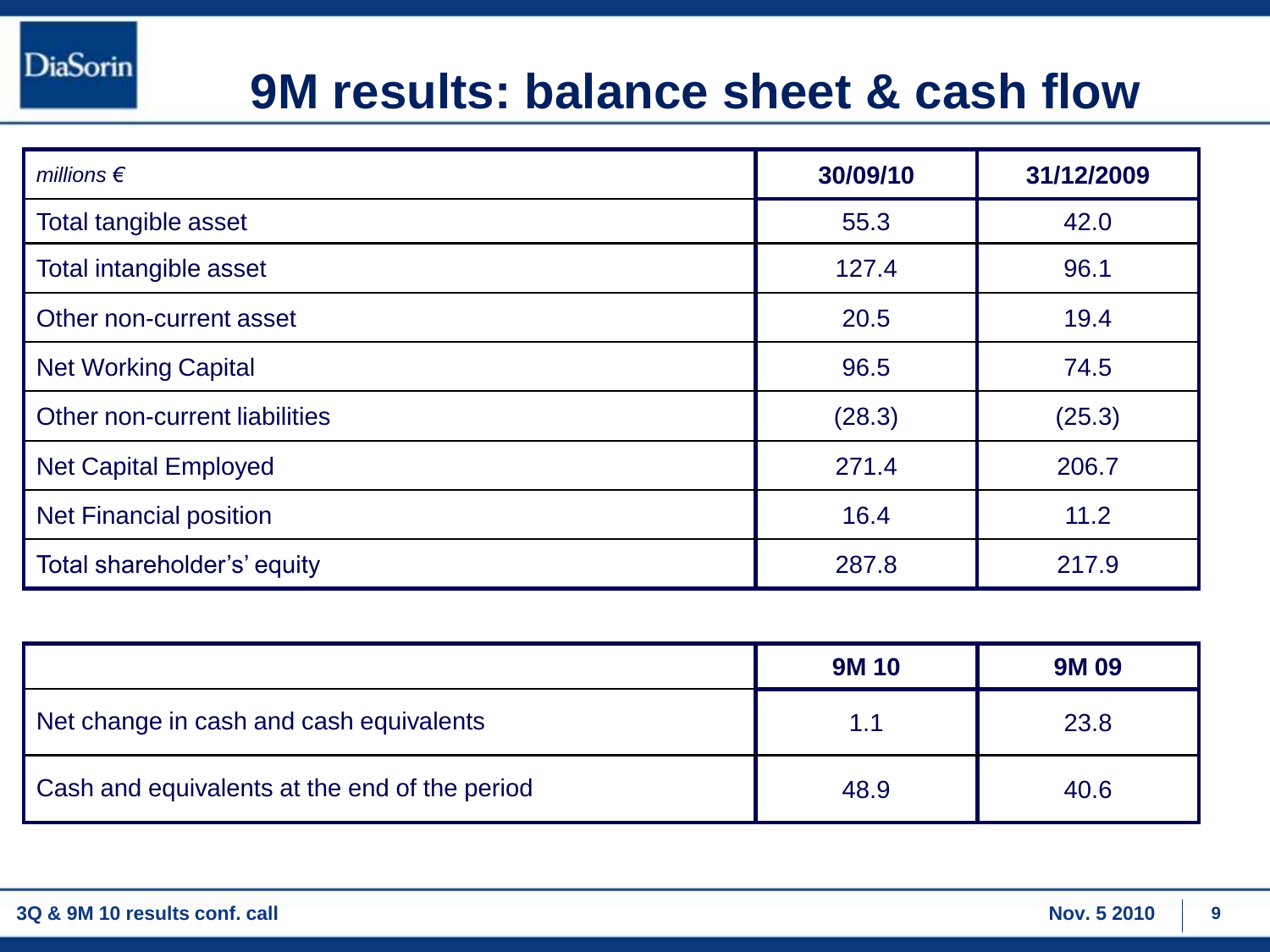

- **Operating cash flow € 74.1 MM in 9M 10 (bef. Capex of 20.0 MM, excl. Murex acquisition) vs. € 46.4 MM in 9M 09 (bef. Capex of 20.2 MM);**
- **Positive financial position of € 16.4 MM at 30/09/10 vs. positive financial position of € 11.2 MM at 31/12/09 after:**
	- **dividend payment of € 11.0 MM,**
	- **share capital increase of € 7.3 MM,**
	- **Murex acquisition payment € 45.6 MM,**
	- **Financial loans reimbursement of € 4.6 MM;**
- Cash and equivalents at the end of 9M 10 amount to  $€$  48.9 MM.